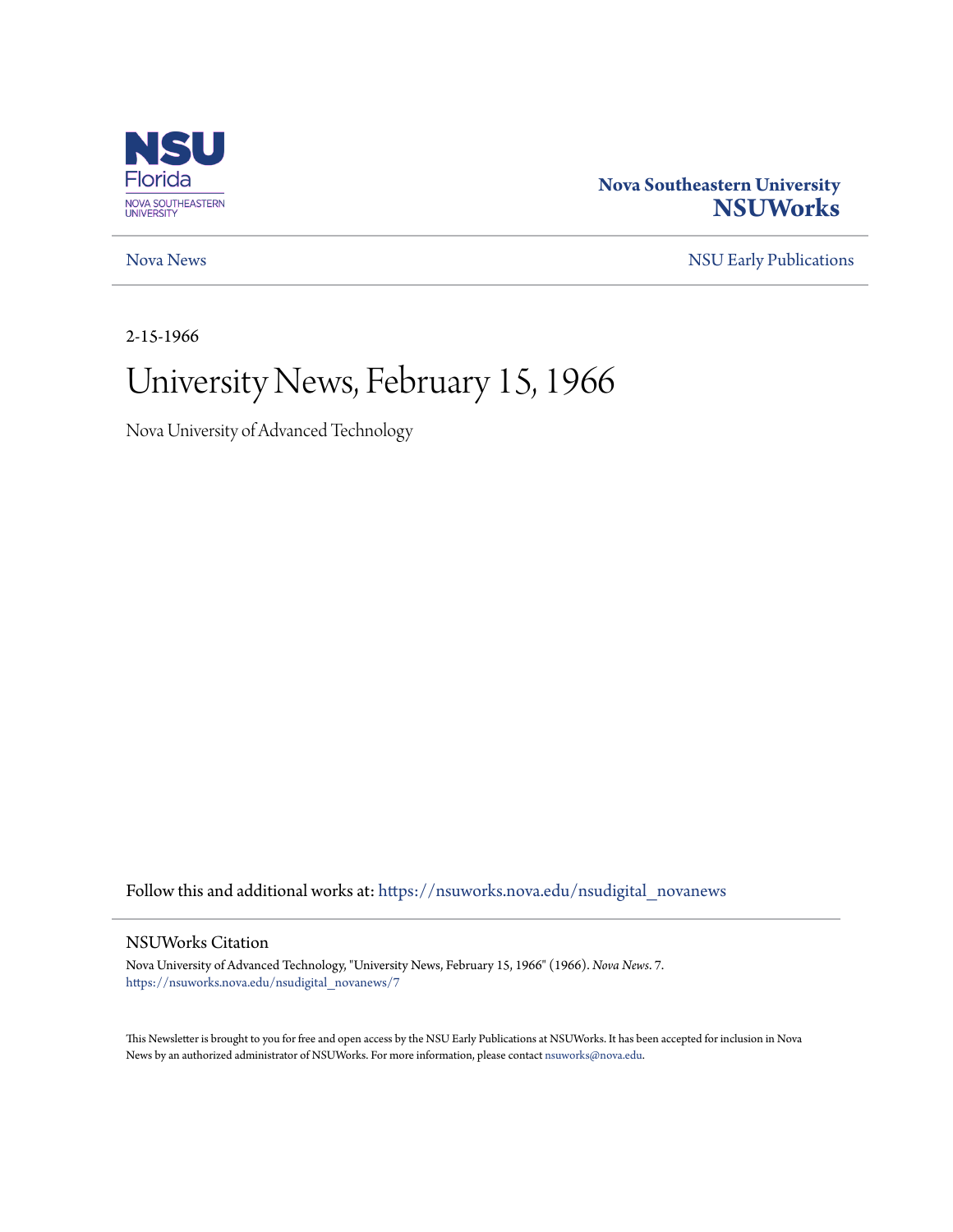# **UNIVERSITY news**



## **NOVA UNIVERSITY of ADVANCED TECHNOLOGY**

Campus: South Florida Education Center in Broward County, Fla. Opening: September, 1967 Present Offices: 232 E. Las Olas Blvd., Fort Lauderdale, Fla. Physical Science Center: 424 to 442 E. Las Olas Blvd. Phone 525-6771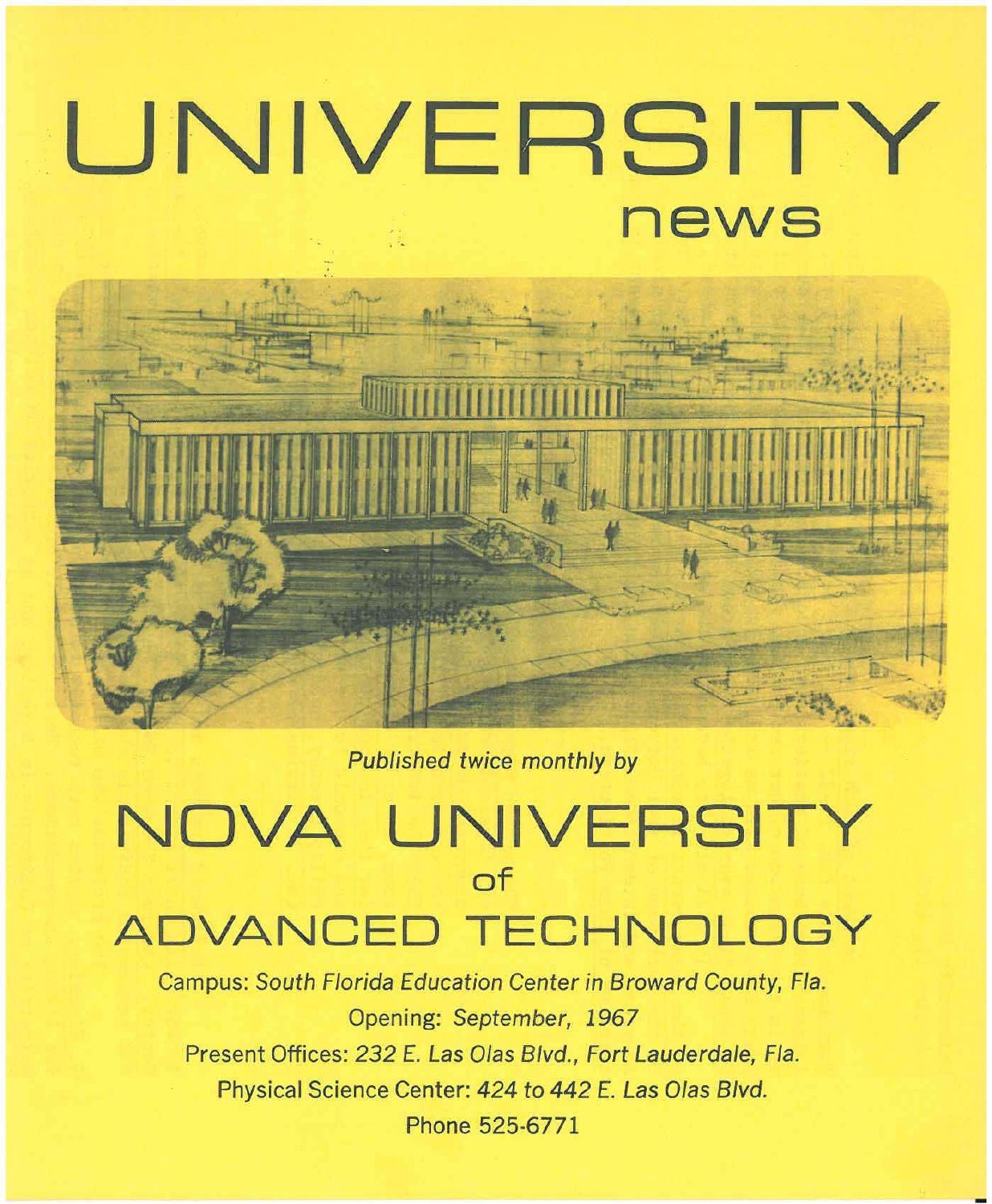University News February 15, 1966

An event of much significance to the University will take place in Fort Lauderdale Feb. 21-22 -- the first meeting of our Advisory Board, an international body of distinguished educators and scientists who counsel with us in the formation of our curriculum, faculty and campus. Members of the board have visited with us individually during the past year, but this will be their first session together, and great things are expected from it.

It will also be, because of the stature of the board members, one of the major events in education in the state of Florida this year. Turn to the back page of your University News now and scan the list of prominent American and international figures who are taking a personal interest in the creation of this institution...

 $\star$ 

 $\mathbf{k}$ 

**参索 ◎ ◎ ★** ◎

 $\frac{1}{N}$ 

The second payment of \$250,000 toward the cost of our Physical Sciences Center has been made by the anonymous donor who is providing \$1 million for the construction of this facility. It is hoped that the identity of this donor may be disclosed soon, in order that he can be properly recognized for this immense contribution to the educational and economic future of Florida. Meanwhile, Philip Cheaney, head of the Broward County Title Co., is serving as the donor's representative...

Hollywood business and industrial leaders are pressing vigorously forward with their effort to raise \$1.5 million for the University's Education Center. Chairman Sherwood Spencer has assembled a committee of outstanding and successful individuals who are supporting the campaign.

 $\star$ 

The professor who will become dean of the center on July, Dr. Abraham S. Fischler, visited here recently to meet University supporters and arrange for living accommodations. He is presently professor of education at the University of California in Berkeley, and an authority on science education. He has written touthories for alamantary and junior high schools and is a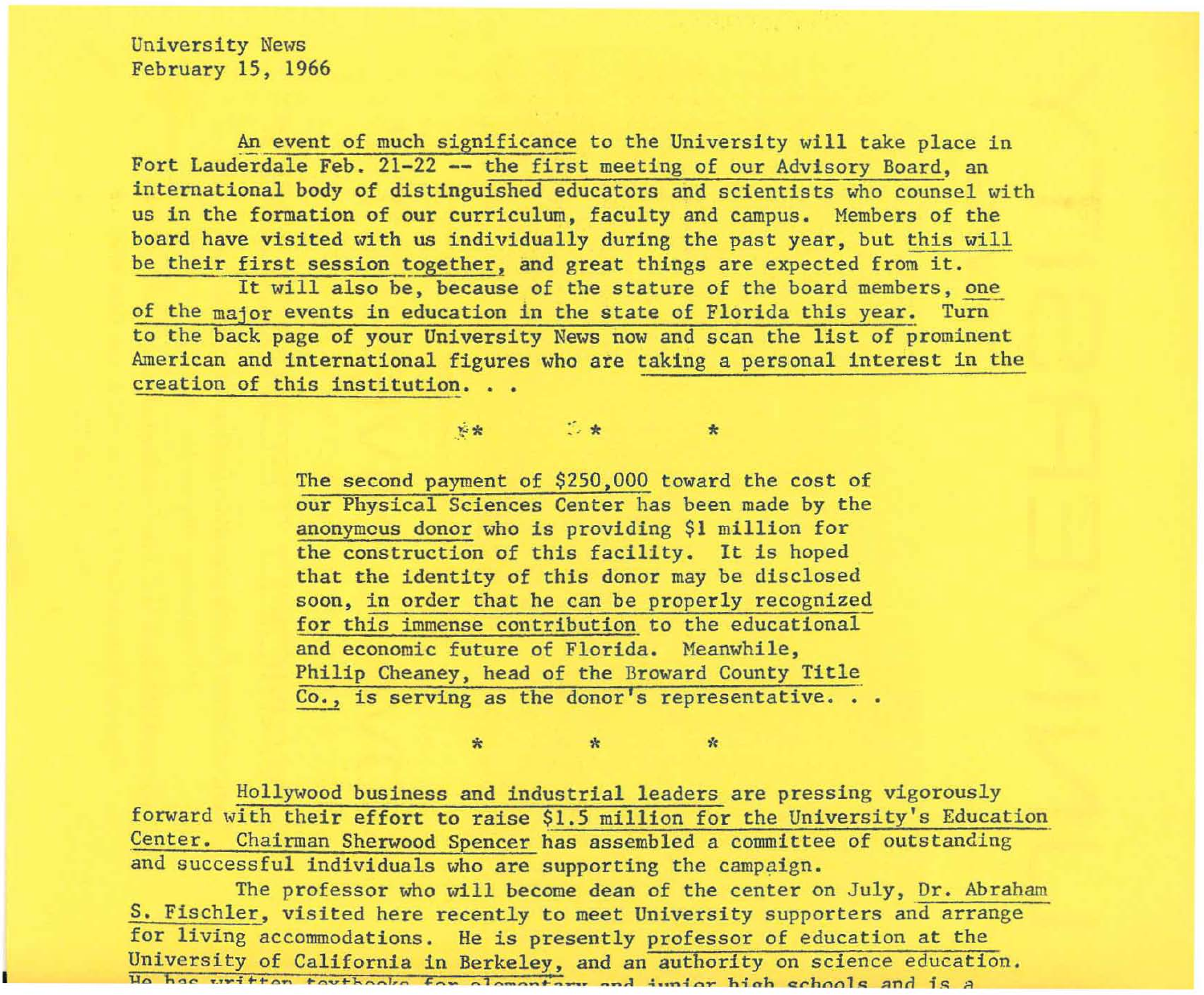consultant to the government of Chile in this field.

\* \* \*

The splendid future of oceanography in this region was emphasized again with the recent visit to the University by the noted underwater explorer, Dr. Jacques Piccard of Lausanne, Switzerland. As Dr. Piccard noted, the presence of the Gulf Stream and a climate that permits oceanographers to work the year around are important assets to us.

The scientist hopes to find financial backing here for an undersea voyage along the course of the Gulf Stream to Nova Scotia. A colleague, Dimitri Rebikoff, already has established a firm in Fort Lauderdale, Rebikoff Oceanics, for the purpose of producing small underwater vehicles for various uses. . .

> Dozens of prominent individuals representing all geographical sections of the county have enlisted in the University's corps of supporters campaigning for \$2.5 million for operating expenses for the next five years. All segments of business and industry have committees at work in this effort -and for very sound reasons: the 60,000 jobs that Nova will be capable of generating in the next 15 years, and the EXTRA \$1 billion in income it will be able to produce annually beyond that point. . .

\* \* \*

The current University lecture series by Dr. Charles Gauss and Dr. Ray Pepinsky will be concluded after the lectures of Wednesday, Feb. 23 (at  $10:30$ a.m. at the Home Federal Savings & Loan Association in Hollywood for Dr. Gauss and 8 p.m. at Symphony Hall, 450 E. Las Olas Blvd., Fort Lauderdale, for Dr. Pepinsky).

 $*$  \*  $*$ 

However, Dr. Pepinsky's lectures will be extended through the month of March, taking place each Wednesday at the same time and place (8 p.m., Symphony Hall). His discussions cover the setting of poetry to music, and are illustrated with recordings from his extensive music library.